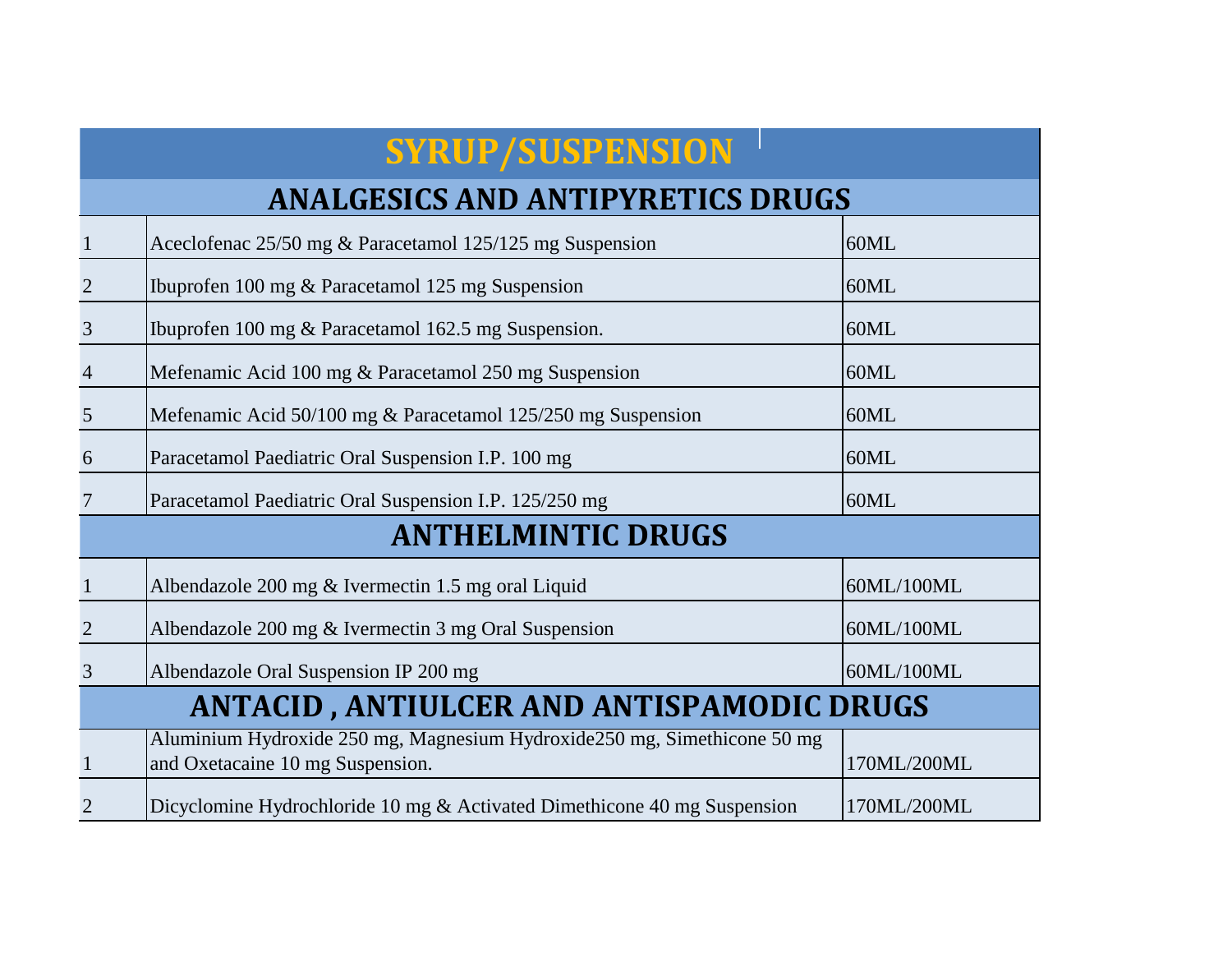|                | Domperidone 5 mg, Dicyclomine Hydrochloride 10 mg & Dimethicone 40 mg                                 |               |
|----------------|-------------------------------------------------------------------------------------------------------|---------------|
| $\overline{3}$ | Suspension                                                                                            | 100ML/200ML   |
|                | Dried Aluminium Hydroxide 250 mg, Magnesium Hydroxide 250 mg and                                      |               |
| $\overline{4}$ | Simethicone 50 mg Suspension IP                                                                       | 170ML/200ML   |
| $\overline{5}$ | Lactitol Monohydrate Syrup 66.67% w/v                                                                 | 100ML/200ML   |
|                |                                                                                                       |               |
| 6              | Lactulose Oral Soution USP 10 gm                                                                      | 100ML/200ML   |
|                | Liquid Paraffin 1.25 ml, Milk of Magnesia 3.75 ml and Sodium Picosulphate 3.33                        |               |
| $\overline{7}$ | mg Suspension                                                                                         | 170ML/200ML   |
| $\bf 8$        | Magaldrate 480 mg & Domperidone 10 mg Suspension                                                      | 170ML/200ML   |
|                |                                                                                                       |               |
| 9              | Magaldrate 480 mg & Simethicone 20 mg Suspension                                                      | 170ML/200ML   |
| 10             | Magaldrate 540 mg, Simethicone 50 mg & Alginic Acid 50 mg Suspension                                  | 170ML/200ML   |
| 11             | Magaldrate 540 mg, Simethicone 50 mg & Oxetacaine 10 mg Suspension                                    | 170ML/200ML   |
|                | $\overline{\text{Oxe}}$ tacaine TU mg, Aluminium Hydroxide 0.291 g $\alpha$ Magnesium Hydroxide 98 mg |               |
| 12             | Gel                                                                                                   | 170ML/200ML   |
| 13             | Pepsin 10 mg & Fungal Diastase 50 mg Syrup                                                            | 100ML/200ML   |
| 14             | Ranitidine Oral Solution I.P. 75/150 mg                                                               | 100ML/200ML   |
| 15             | Simethicone 40 mg, Dill Oil 0.005 ml and Fennel Oil 0.0007 ml Suspension.                             | 100ML/200ML   |
|                |                                                                                                       |               |
| 16             | Sodium Picosulphate Oral Solution BP 5 mg                                                             | 100 ML/200 ML |
| 17             | Sucralfate 1 gm & Oxetacaine 20 mg Suspension                                                         | 100ML/200ML   |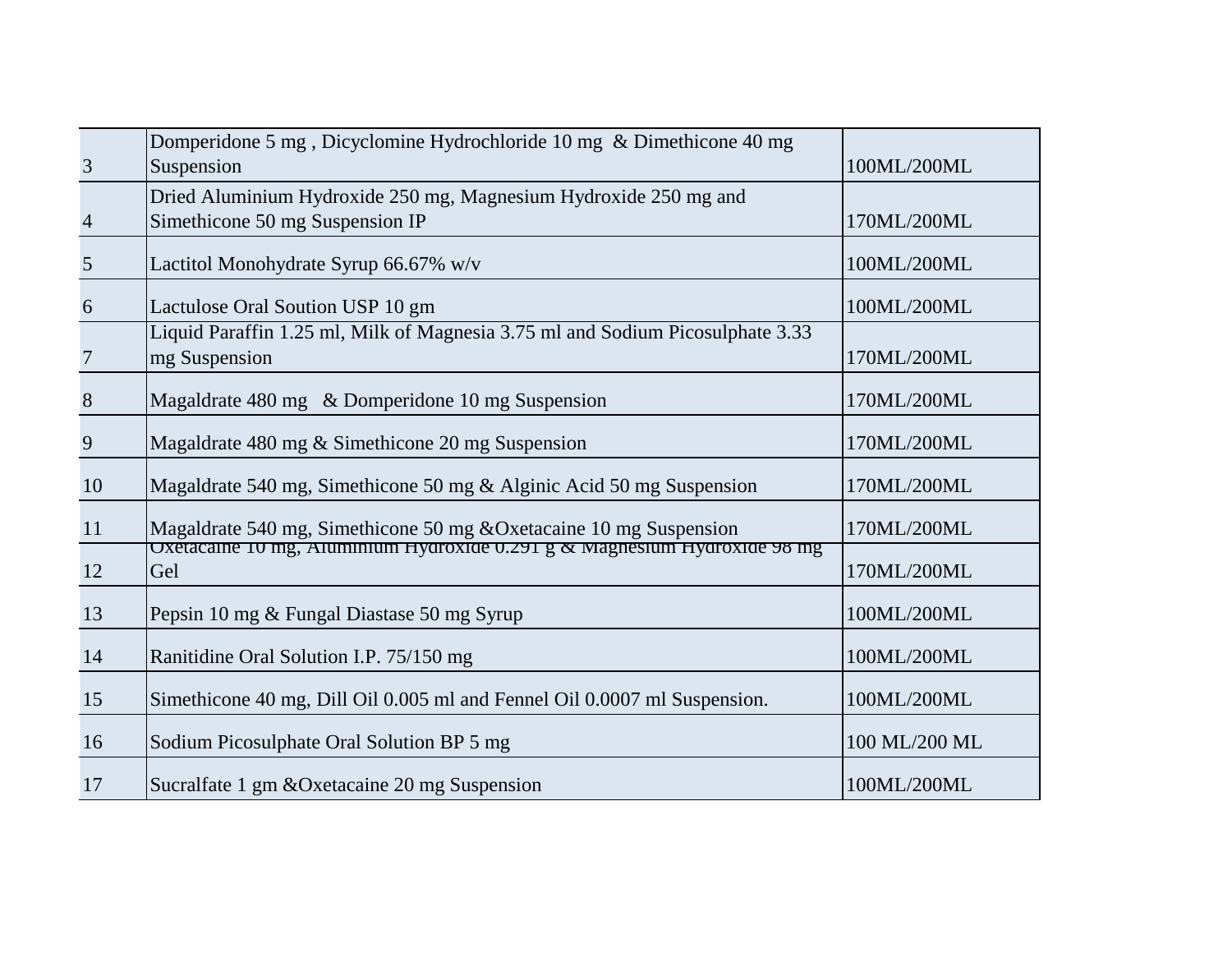| 18                                            | Sucralfate Suspension 1 gm                                                                                                 | 100ML/200ML |
|-----------------------------------------------|----------------------------------------------------------------------------------------------------------------------------|-------------|
| <b>ANTIBACTERIAL DRUGS</b>                    |                                                                                                                            |             |
| $\mathbf{1}$                                  | Azithromycin Oral Suspension I.P. 100/200 mg                                                                               | 30ML/60ML   |
| $\sqrt{2}$                                    | Levofloxacin 125 mg & Ornidazole 125 mg suspension                                                                         | 30ML/60ML   |
| $\mathfrak{Z}$                                | Levofloxacin Oral Solution 125 mg                                                                                          | 30ML/60ML   |
| $\overline{4}$                                | Minocycline Hydrochloride oral Suspension USP 50 mg                                                                        | 30ML/60ML   |
| $\sqrt{5}$                                    | Ofloxacin 100 mg & Metronidazole 200 mg Suspension<br>UTIOXacin 50 mg, Metronidazole 120 mg and Simethicone 10 mg per 5 mi | 30ML/60ML   |
| $\boldsymbol{6}$                              | Suspension                                                                                                                 | 30ML/60ML   |
| $\sqrt{ }$                                    | Ofloxacin Oral Suspension 50/100 mg                                                                                        | 30ML/60ML   |
| $8\,$                                         | Rifaximin Oral Suspension 100 mg/5 ml                                                                                      | 30ML/60ML   |
| <b>MUSCLE RELAXANTS DRUGS</b>                 |                                                                                                                            |             |
| $\mathbf{1}$                                  | <b>Baclofen Oral Solution IP</b>                                                                                           | 100ML/200ML |
| <b>IRON, CALCIUM &amp; MULTIVITAMIN DRUGS</b> |                                                                                                                            |             |
| $\mathbf{1}$                                  | Calcium 150 mg, Vitamin $D_3$ 200 IU & Lysine Hydrochloride 20 mg Suspension                                               | 100ML/200ML |
| $\overline{2}$                                | Calcium Carbonate150 mg, Magnesium Hydroxide 25 mg, Zinc Gluconate 1.5 mg &<br>Vitamin D3 200 mg Suspension                | 100ML/200ML |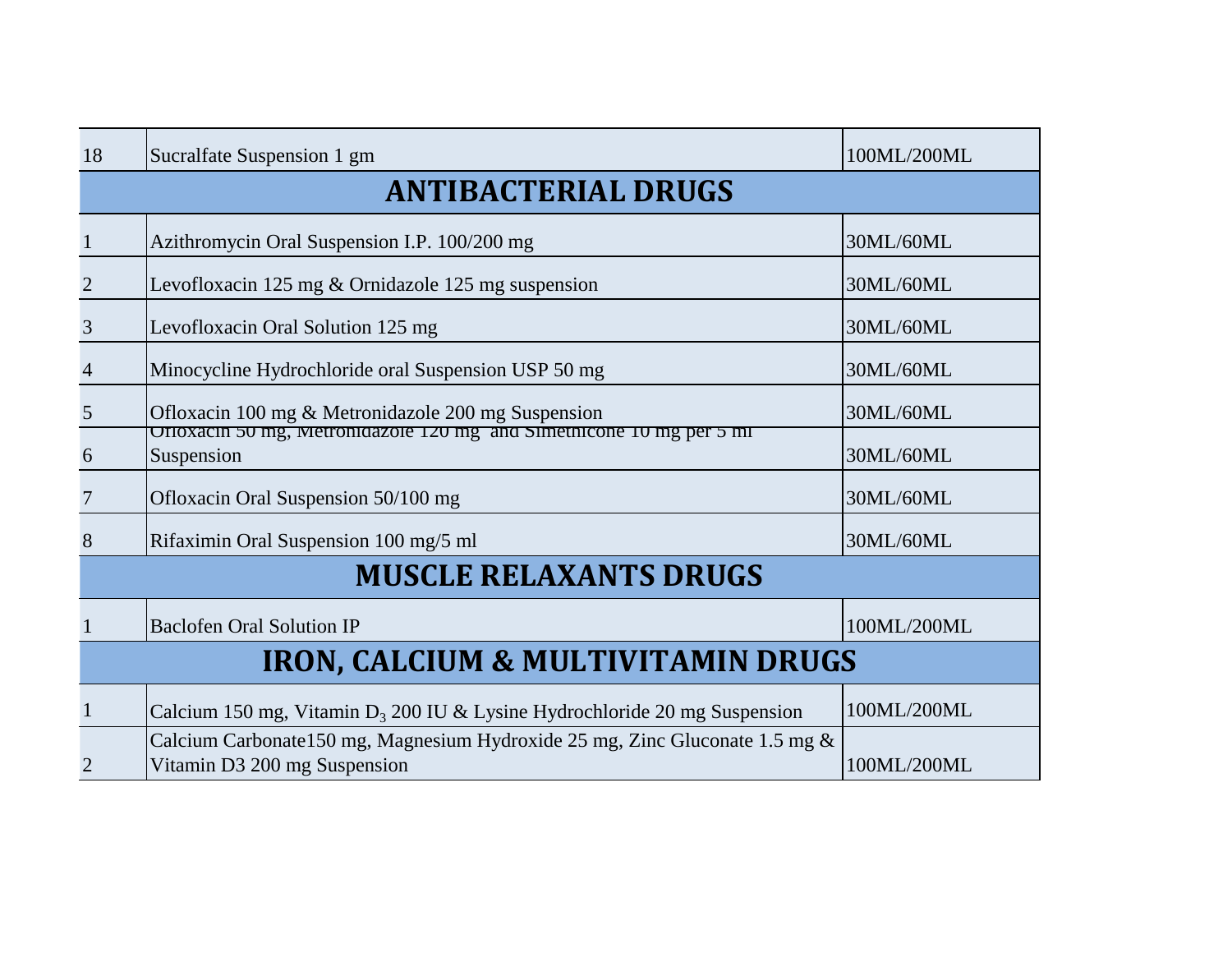|                 | Lycopene 2000 mcg, Niacinamide 25 mg, Pyridoxine HCl1.5 mg, Cyanocobalamin 1<br>mcg, Folic Acid 100 mcg, Selenium 35 mcg, Zinc 3 mg, Manganese 2 mg, Iodine 100<br>mcg & Copper 500 mcg Suspension | 100ML/200ML |
|-----------------|----------------------------------------------------------------------------------------------------------------------------------------------------------------------------------------------------|-------------|
| $\mathfrak{Z}$  |                                                                                                                                                                                                    |             |
| $\overline{4}$  | Ferrous Ascorbate 30 mg & Folic Acid 550 mg Suspension I.P.                                                                                                                                        | 150ML/200ML |
| 5               | Ferrous Ascorbate 30 mg, Folic Acid 550 mcg & Zinc 22.5 mg Suspension                                                                                                                              | 150ML/200ML |
| 6               | Ferrous Bisglycinate 75 mg with Folic Acid 0.25 mg, Vitamin B12 3.75 mcg and<br>Zinc 5.5 mg Syrup                                                                                                  | 150ML/200ML |
| $7\phantom{.0}$ | Sodium Feredetate 231 mg, Folic Acid 1.5 mg and Vitamin B12 15 mcg Suspension                                                                                                                      | 60ML/100ML  |
| 8               | Sodium Feredetate Oral Solution BP                                                                                                                                                                 | 60ML/100ML  |
| 9               | Pyridoxine Hydrochloride 0.75 mg, Nicotinamide 15 mg, Cyanocobalamin 2 mcg &<br>Lysine Hydrochloride 375 mg Syrup per 10 ml                                                                        | 60ML/100ML  |
| 10              | Zinc Acetate Oral Solution USP 20 mg                                                                                                                                                               | 60ML/100ML  |
| 11              | Zinc Gluconate Oral Solution 20 mg                                                                                                                                                                 | 60ML/100ML  |
| 12              | Zinc Sulphate Oral Solution IP                                                                                                                                                                     | 60ML/100ML  |
|                 | <b>ANTIALLERGIC, ANTIASTHAMATIC &amp; MUCOLYTIC DRUGS</b>                                                                                                                                          |             |
| $\mathbf{1}$    | Ambroxol Hydrochloride 30 mg & Cetirizine Dihydrochloride 2.5 mg Syrup                                                                                                                             | 30ML/60ML   |
| $\overline{2}$  | Cetirizine Dihydrochloride Syrup I.P. 5 mg                                                                                                                                                         | 30ML/60ML   |
| 3               | Fexofenadine HCl Oral Suspension 30 mg                                                                                                                                                             | 30ML/60ML   |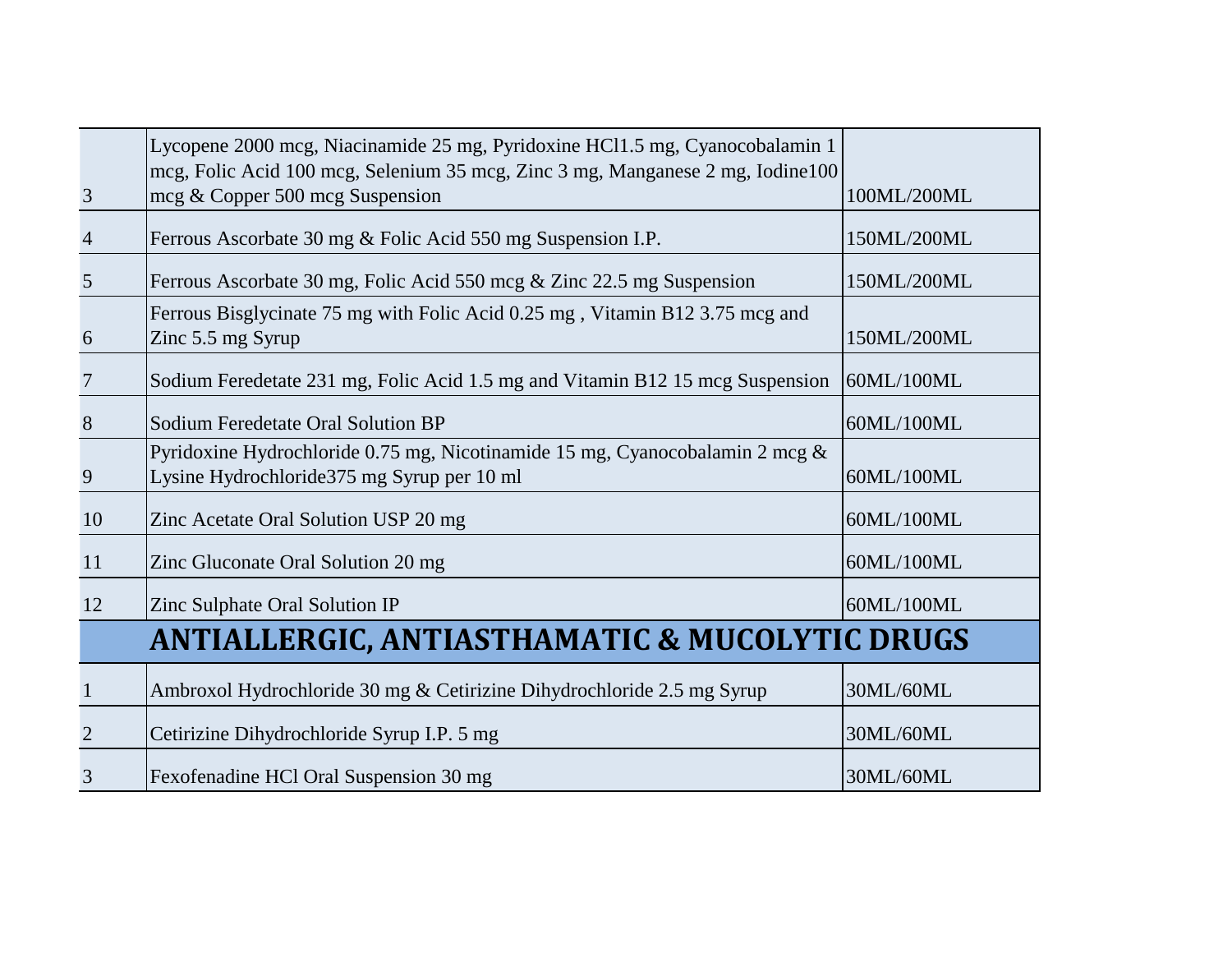| $\overline{4}$  | Hydroxyzine Hydrochloride Oral Solution IP 10 mg                                                     | 30ML/60ML   |
|-----------------|------------------------------------------------------------------------------------------------------|-------------|
| $5\overline{)}$ | Levocetirizine Dihydrochloride 2.5 mg & Ambroxol Hydrochloride 15 mg Syrup                           | 30ML/60ML   |
| 6               | Levocetirizine Dihydrochloride 2.5 mg & Ambroxol Hydrochloride 30 mg Syrup                           | 30ML/60ML   |
| $7\phantom{.0}$ | Levocetirizine Dihydrochloride 2.5 mg & Montelukast 4 mg Syrup                                       | 30ML/60ML   |
| 8               | Levocetirizine Dihydrochloride 5 mg & Ambroxol Hydrochloride 30 mg Syrup                             | 30ML/60ML   |
| 9               | Levocetirizine Syrup 2.5 mg                                                                          | 30ML/60ML   |
|                 | <b>NOOTROPIC DRUGS</b>                                                                               |             |
| $\mathbf{1}$    | Citicoline 500 mg and Piracetam 400 mg/5 ml Syrup                                                    | 100ML/200ML |
| $\overline{2}$  | Citicoline Syrup 500 mg                                                                              | 100ML/200ML |
| $\mathfrak{Z}$  | Piracetam Syrup 500 mg                                                                               | 100ML/200ML |
|                 | <b>HISTAMINE H1-RECPTOR ANTAGONIST DRUGS</b>                                                         |             |
| $\mathbf{1}$    | Cyproheptadine HCl 2 mg & Tricholine Citrate 275 mg Syrup                                            | 200ML       |
| $\overline{2}$  | Cyproheptadine HCl. 2 mg, Tricholine Citrate 275 mg & Sorbitol 2 gm Syrup                            | 200ML       |
| $\mathfrak{Z}$  | Cyproheptadine HCl. 2 mg, Tricholine Citrate 275 mg & Sorbitol 3.575 gm Syrup                        | 200ML       |
| $\overline{4}$  | Cyproheptadine Syrup IP 2 mg                                                                         | 200ML       |
| 5               | Silymarin 70 mg, Tricholine Citrate 210 mg & Sorbitol (70%) 1 mg (Non-<br>Crystallizing) Suspension. | 200ML       |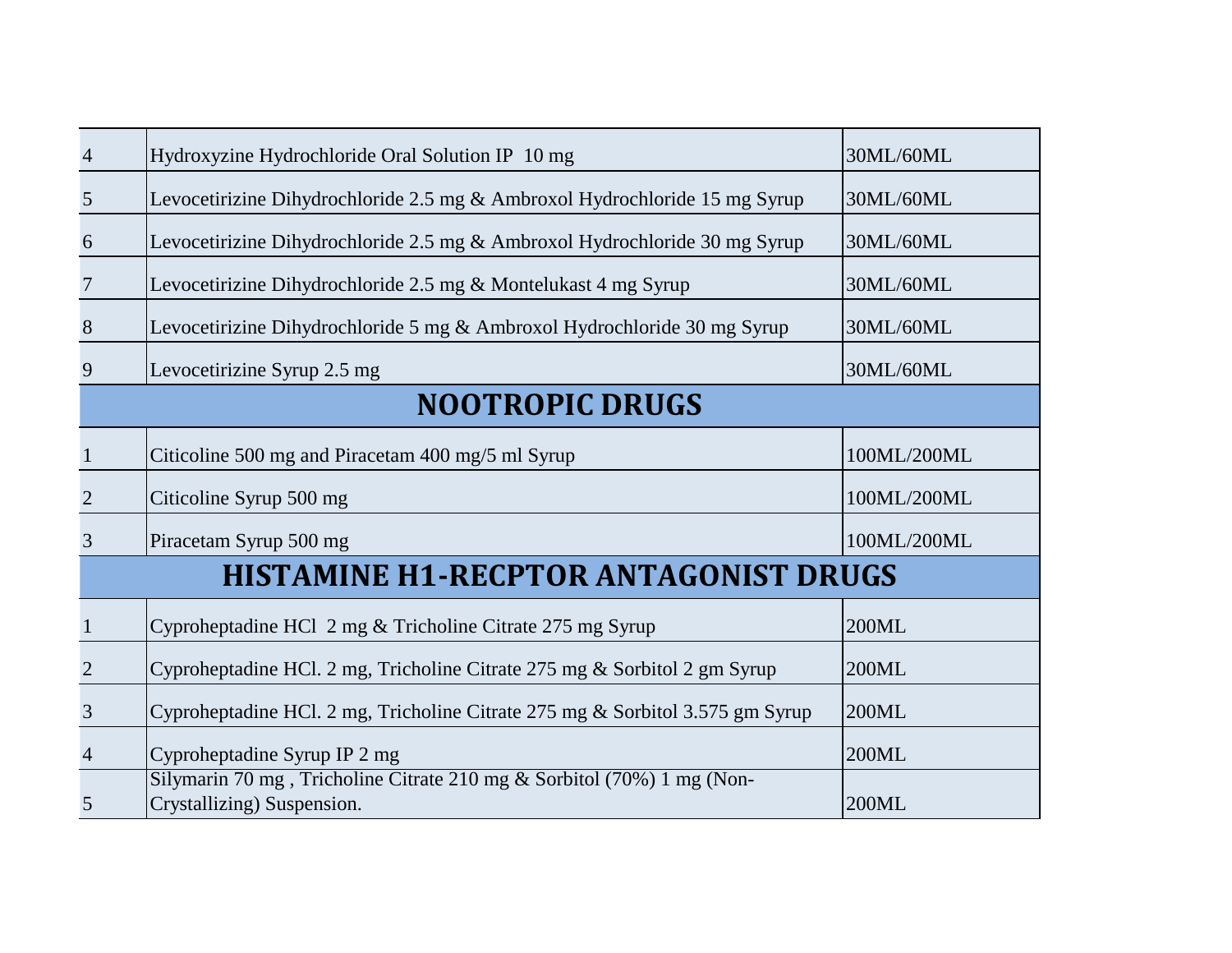| 6               | Tricholine Citrate 550 mg & Sorbitol 7.15 gm Syrup                                                                            | 200ML      |
|-----------------|-------------------------------------------------------------------------------------------------------------------------------|------------|
|                 | <b>ANTI-INFLAMMATORY AND IMMUNOSUPPRESSANT DRUGS</b>                                                                          |            |
|                 | Deflazacort Oral Suspension 6 mg                                                                                              | 30ML/60ML  |
|                 | ANTIHISTAMINIC, COUGH SUPPERCENT AND SYMPATHOMIMETIC                                                                          |            |
| <b>DRUGS</b>    |                                                                                                                               |            |
| $\mathbf{1}$    | Acebrophylline 50 mg, Guaiphenesin 50 mg & Terbutaline Sulphate 1.25 mg Syrup 60ML/100ML                                      |            |
| $\overline{2}$  | Acebrophylline Syrup 50 mg                                                                                                    | 60ML/100ML |
| 3               | Ambroxol HCl 15 mg, Terbutaline Sulphate 1.25 mg, Guaiphenesin 50 mg &<br>Menthol 1.5 Syrup                                   | 60ML/100ML |
| $\overline{4}$  | Ambroxol Hydrochloride 15 mg & Guaiphenesin 100 mg Syrup                                                                      | 60ML/100ML |
| 5               | Ambroxol Hydrochloride 15 mg, Ammonium Chloride 60 mg, Guaiphenesin 50 mg<br>& Menthol 1 mg Syrup                             | 60ML/100ML |
| 6               | Ambroxol Hydrochloride 30 mg, Guaiphenesin 50 mg & Sulbutamol 1 mg Syrup                                                      | 60ML/100ML |
| $7\phantom{.0}$ | Ambroxol Hydrochloride, Levosalbutamol Sulphate & Guaiphenesin Syrup.                                                         | 60ML/100ML |
| 8               | Bromhexine HCl 4 mg, Dextromethorphan Hydrobromide 5 mg, Ammonium<br>Chloride 50 mg & Menthol 2.5 mg Syrup                    | 60ML/100ML |
| 9               | Bromhexine HCl 8 mg, Dextromethorphan HBr 10 mg, Ammonium Chloride 100<br>mg & Menthol 5 mg Syrup                             | 60ML/100ML |
| 10              | Dextromethorphan Hbr 10 mg, Ambroxol HCl 15 mg, Chlorpheniramine Maleate 2<br>mg Phenylephrine HCl 5 mg & Menthol 1.5mg Syrup | 60ML/100ML |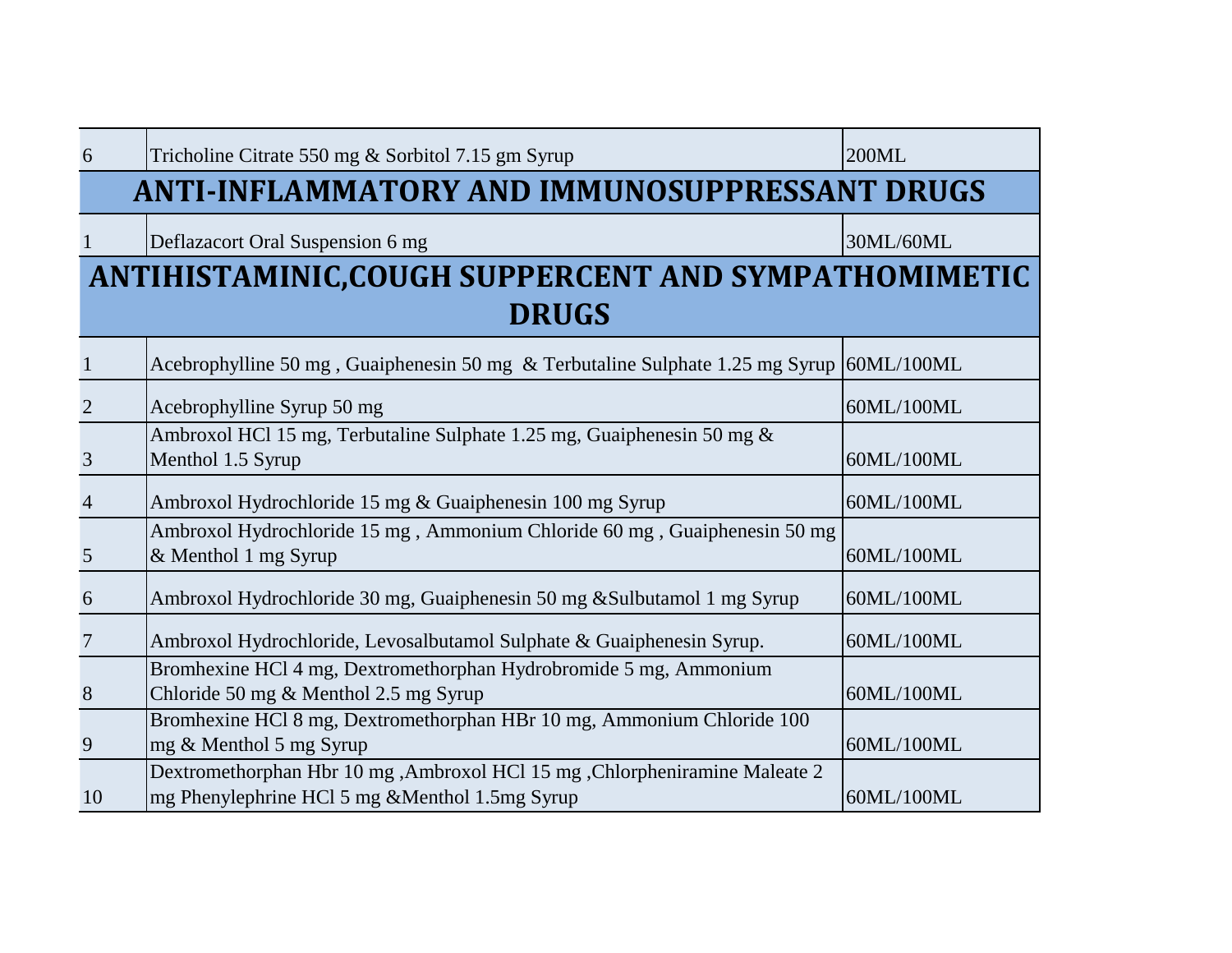|    | Dextromethorphan HBr 10, Phenylephrine HCl 5 & Chlorpheniramine Maleate 2 mg                    |            |
|----|-------------------------------------------------------------------------------------------------|------------|
| 11 | Syrup                                                                                           | 60ML/100ML |
|    | Dextromethorphan HBr 5 mg, Ammonium Chloride 50 mg and Bromhexine HCl 4                         |            |
| 12 | mg per 5 ml syrup                                                                               | 60ML/100ML |
| 13 | Dextromethorphan Hydrobromide 10 mg & Chlorpheniramine Maleate 2 mg Syrup                       | 60ML/100ML |
|    | Dextromethorphan Hydrobromide 15 mg, Phenylephrine HCl. 5 mg $\&$                               |            |
| 14 | Chlorpheniramine Maleate 2 mg Syrup.                                                            | 60ML/100ML |
|    | <b>Dextromethorphan Hydropromide 5/5 mg <math>\alpha</math> Chiorpheniramine Maleate 1/2 mg</b> |            |
| 15 | Syrup                                                                                           | 60ML/100ML |
|    | Diphenhydramine HCl 15 mg, Ammonium Chloride 138 mg, Sodium Citrate 57.5                        |            |
| 16 | mg & Menthol 7.5 mg Syrup                                                                       | 60ML/100ML |
|    | Diphenhydramine Hydrochloride, Ammonium Chloride, Sodium Citrate & Menthol                      |            |
| 17 | Syrup                                                                                           | 60ML/100ML |
| 18 | Levocloperastine Fendizoate 20 mg & Chlorpheniramine Maleate 4 mg Suspension                    | 60ML/100ML |
| 19 | Levodropropizine 30 mg & Chlorpheniramine Maleate 2 mg Syrup                                    | 60ML/100ML |
| 20 | Levosalbutamol 1 mg, Ambroxol HCl 30 mg & Guaiphenesin 50 mg Syrup                              | 60ML/100ML |
|    | Paracetamol 125 mg, Phenylephrine HCl. 5 mg & Chlorpheniramine Maleate 1 mg                     |            |
| 21 | Syrup/Suspension                                                                                | 60ML/100ML |
|    | <b>Paracetamol 250 mg, Phenylephrine HCI 2.5 mg &amp; Levocetirizine 2.5 mg</b>                 |            |
| 22 | Suspension                                                                                      | 60ML/100ML |
|    | Paracetamol 250 mg, Phenylephrine HCl 5 mg & Chlorpheniramine maleate 2 mg                      |            |
| 23 | Suspension                                                                                      | 60ML/100ML |
|    | Paracetamol 250 mg, Phenylephrine HCl 5 mg, Chlorpheniramine Maleate 2 mg,                      |            |
| 24 | Sodium Citrate 60 mg, Ammonium Chloride 120 mg & Menthol 1 mg Suspension.                       | 60ML/100ML |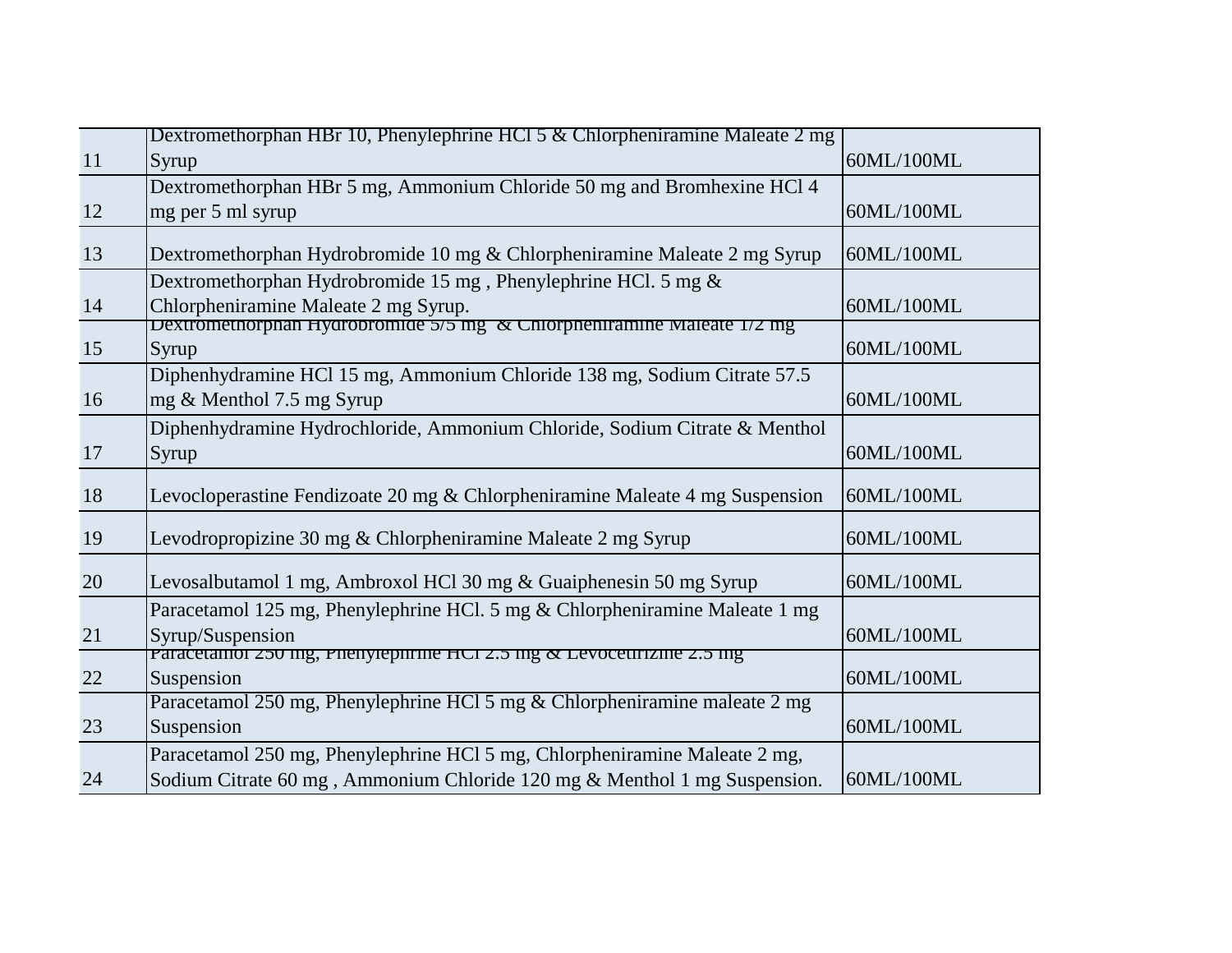|                | Paracetamol 250 mg, Phenylephrine Hydrochloride 5 mg, Chlorpheniramine Maleate |            |
|----------------|--------------------------------------------------------------------------------|------------|
| 25             | 2 mg and Sodium Citrate 60 mg Suspension.                                      | 60ML/100ML |
|                | Parcaetamol 250 mg, Phenylephrine Hydrochloride 2.5 mg & Cetirizine            |            |
| 26             | Hydrochloride 2.5 mg Suspension                                                | 60ML/100ML |
|                | Phenylephrine HCl 5 mg, Chlorpheniramine Maleate 1 mg, Sodium Citrate 60 mg,   |            |
| 27             | & Menthol 1 mg Syrup.                                                          | 60ML/100ML |
| 28             | Phenylephrine HCl. 5 mg & Chlorpheniramine Maleate 2 mg Syrup                  | 60ML/100ML |
|                | Phenylephrine Hydrochloride 5 mg, Chlorpheniramine Maleate 0.5 mg, Paracetamol |            |
| 29             | 125 mg, Sodium Citrate 60 mg & Menthol 1 mg Syrup                              | 60ML/100ML |
|                | Terbutaline Sulphate 1.25 mg, Bromhexine HCl 4 mg, Guaiphenesin 50 mg $\&$     |            |
| 30             | Menthol 2.5 mg Syrup                                                           | 60ML/100ML |
|                | Terbutaline Sulphate 1.25, Bromhexine HCl 2 mg, Guaiphenesin 50 mg & Menthol   |            |
| 31             | 0.5 mg Syrup.                                                                  | 60ML/100ML |
|                | Terbutaline Sulphate 2.5 mg, Bromhexine HCl 8 mg, Guaiphenesin 100 mg $\&$     |            |
| 32             | Menthol 5 mg Syrup                                                             | 60ML/100ML |
|                | Terbutaline Sulphate 2.5 mg, Bromhexine HCl 8 mg, Guaiphenesin 100 mg &        |            |
| 33             | Menthol 2 mg Syrup                                                             | 60ML/100ML |
| 34             | Terbutaline Sulphate, Ambroxol Hydrochloride, Guaiphenesin & Menthol Syrup     | 60ML/100ML |
|                | <b>URINE ALKALIZER DRUGS</b>                                                   |            |
| $\mathbf{1}$   | Disodium Hydrogen Citrate Syrup 1.40 gm                                        | 60ML/100ML |
| $\overline{2}$ | Potassium Citrate 1100 mg & Citric Acid 334 mg Syrup                           | 60ML/100ML |
|                | Potassium Citrate 1100 mg, Magnesium Citrate 375 mg and Vitamin B6 20 mg per 5 |            |
| 3              | ml Oral Solution                                                               | 60ML/100ML |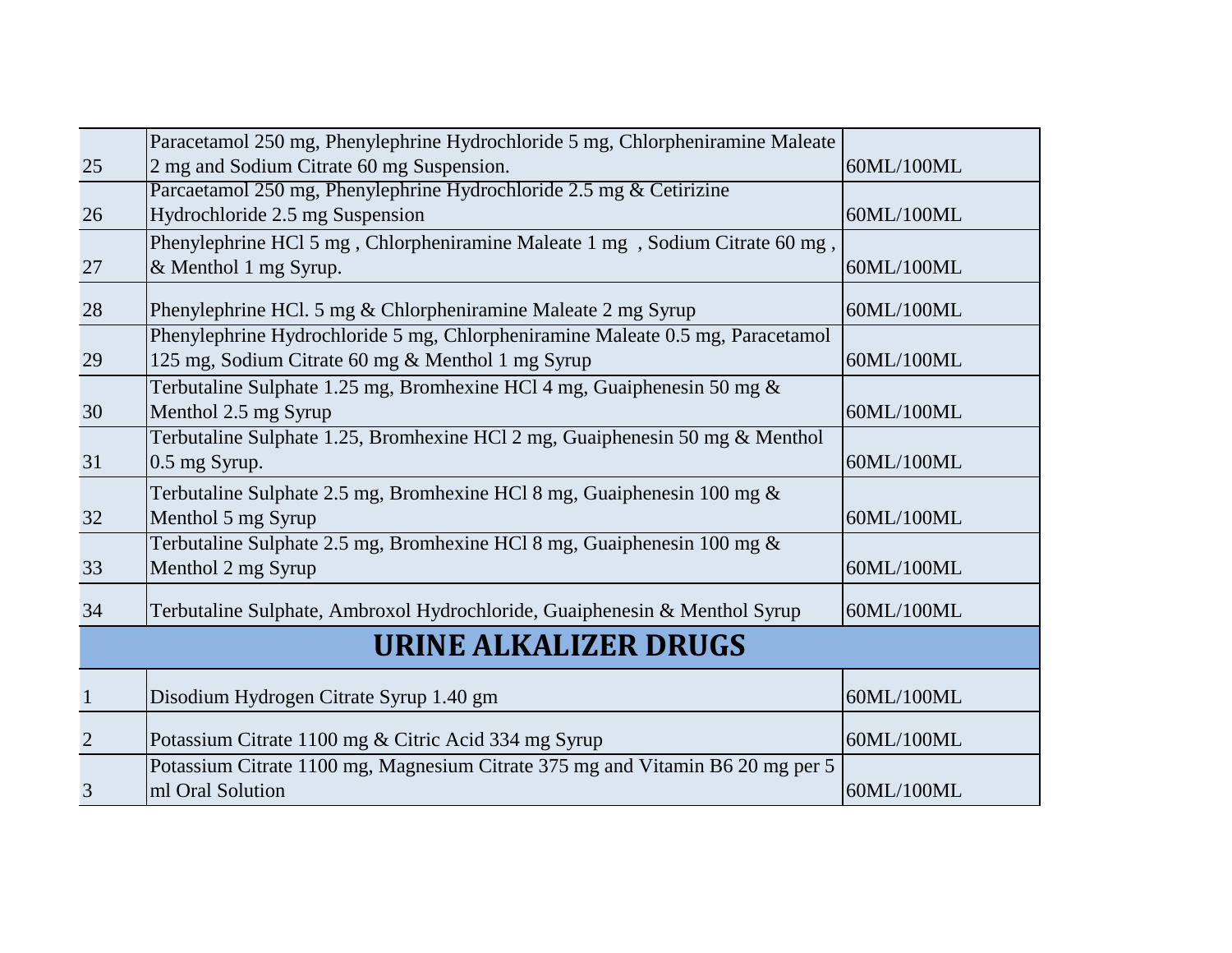| $\overline{4}$                              | Potassium Citrate monohydrate 1100 mg & Magnesium Citrate 375 mg Syrup. | 60ML/100ML  |
|---------------------------------------------|-------------------------------------------------------------------------|-------------|
| <b>DIURETIC DRUGS</b>                       |                                                                         |             |
| $\mathbf{1}$                                | Furosemide Oral Solution USP 10 mg                                      | 100ML/200ML |
| <b>ANTICONVULSANTS/ANTIEPILEPTICS DRUGS</b> |                                                                         |             |
| $\mathbf 1$                                 | Levetiracetam Oral Solution IP 500 mg                                   | 100ML/200ML |
| <b>ANTIEMETICS DRUGS</b>                    |                                                                         |             |
| 1                                           | Ondansetron HCl Oral Solution IP 2 mg                                   | 30ML/60ML   |
|                                             | <b>ANTI FUNGAL DRUGS</b>                                                |             |
| 1                                           | Posaconazole Oral Suspension                                            | 100ML/200ML |
|                                             | <b>ANTI GALLSTONES DRUGS</b>                                            |             |
| $\mathbf 1$                                 | Ursodeoxycholic Acid Oral Suspension 125/250 mg per 5 ml.               | 30ML/60ML   |
| <b>Drops</b>                                |                                                                         |             |
| $\mathbf{1}$                                | Cholecalciferol (Vitamin D3) Oral solution 800 IU                       | 30 ML       |
| $\overline{2}$                              | Cyproheptadine HCl 1.5 mg & Tricholine Citrate 55 mg Drops              | 30 ML       |
| 3                                           | Dicyclomine Hydrochloride 10 mg & Simethicone 40 mg Drops               | 30 ML       |
| $\overline{4}$                              | Domperidone Oral Drops 1 mg                                             | 30 ML       |